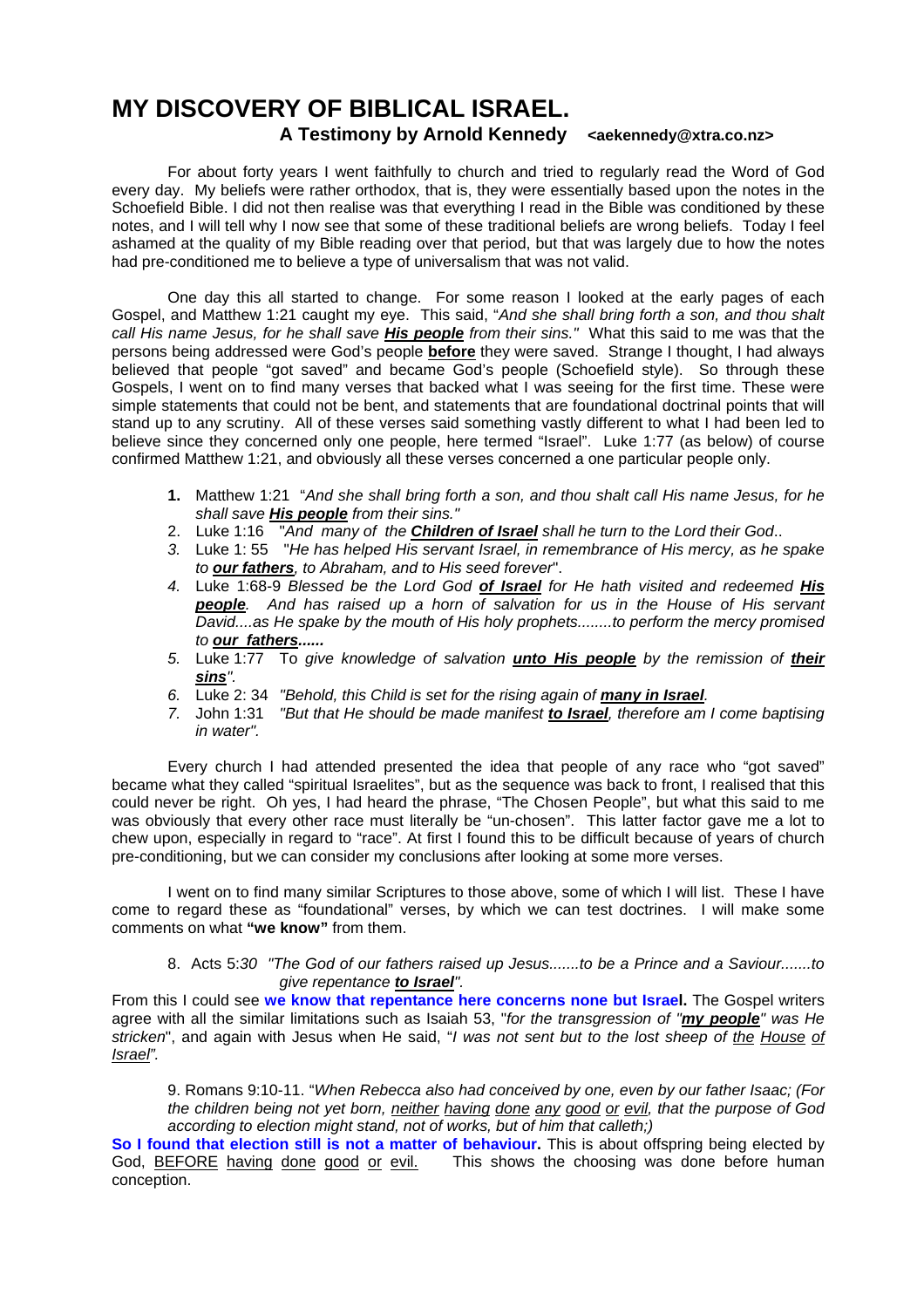10. Romans 9:21 *Hath not the potter power over the clay, of the same lump to make one vessel unto honour, and another unto dishonour?*

This was difficult to accept at first, but from it we can say, **"We know that the Potter makes different peoples for differing ends, thus they are not all the same in God's purposes. We know they had not done good or evil when the Potter made them.** I could see that the Potter makes two different types of vessels that are [a] "*Fitted for destruction*" and [b] "*Afore prepared for glory*" . After clay is fired, it cannot be changed into another vessel.

11. John 8:42-43. *Jesus said unto them, If God were your Father, ye would love me: for I proceeded forth and came from God; neither came I of myself, but he sent me.Why do ye not understand my speech? even because ye cannot hear my word. Ye are of your father the devil, and the lusts of your father ye will do.* 

From this I came to see that God was not the "Father" of all races, and I recalled passages such as Jer. 31:9 which reads, "*I am (a) Father to Israel".* This is still the same context as 2 Cor 6:18, "And will be a Father unto you" where from the first verses of the tenth chapter I could see that the context was only in terms of racial Israelites, despite what I had been taught.

Jesus says that those begotten "*from above*" (from conception, or the time of begettal) can hear, and that those "from below" cannot hear His words. Jesus says, "Let him that hath ears, let him hear". Obviously there are those who do not have ears that can "hear". What could I say I knew from this?

**We know here that God is not the "Father" of all peoples. So the "Brotherhood of Man" doctrine is false.** 

**We know that there are those who cannot "hear" Jesus' words because of their origin, not their belief.** 

12. Matthew 13: 37 *He that soweth the good seed is the Son of man; The field is the world; the good seed are the children of the kingdom; but the tares are the children of the wicked one; The enemy that sowed them is the devil; the harvest is the end of the world; and the reapers are the angels. As therefore the tares are gathered and burned in the fire; so shall it be in the end of this world.* 

**This taught me a lot, because according to God's Law each reproduces "after his kind", so one "seed" or "child" cannot change into another. There were three lessons from this..** 

**(a) We know that people, as wheat, are sown by God and tares are sown by the 'enemy'.** 

**(b) We know that tares cannot turn into wheat by belief.** 

They grow together and are separated unchanged at the harvest time. Goats cannot turn into sheep likewise.

**(c) We know that the unrighteous are gathered first and separated from amongst the righteous (v49).**

This is the reverse of the Schoefield "Rapture" doctrine most churches follow, and that I once followed too.

13. Jude 19 *These be they who separate themselves, sensual, having not the Spirit.*

 Rom. 8:16 *The Spirit itself beareth witness with our spirit, that we are the children of God.*  This threw me somewhat, especially when I saw the word "spirit" (as a neuter noun) was not preceded by the definite article in the Greek text. I started to see how there are people who did not have "spirit" who are described as "natural", and who could not receive the things of the Spirit of God. This reminded me of Genesis 1 and 2 where we find, "The seed of the Serpent" (the natural man) and "The Seed of the woman", showing there are these two streams or origins of mankind. This had nothing to do with being converted.

**We know there are religious persons in the assemblies, "***Not having the Spirit".*  **We know there also are those whose spirit can witness with God's Spirit that they are children of God.** 

14. John 17:9 *I pray for them: I pray not for the world, but for them which thou hast given me; for they are thine.*

Jesus prayed about "*as many as Thou hast given Me*" and then He prayed for those who would believe amongst those to whom the twelve were sent. The twelve were sent, "*to the lost sheep of the House of Israel*"-[Matt.10:6], the same ones to whom Jesus says that He was sent to, i.e.*"I am not sent but to the lost sheep of the House of Israel".-*[Matt.15:24].

**We know then that Jesus was not sent to other than those the Father gave to Him, and that He did not pray for other than Israelites who would come to believe.**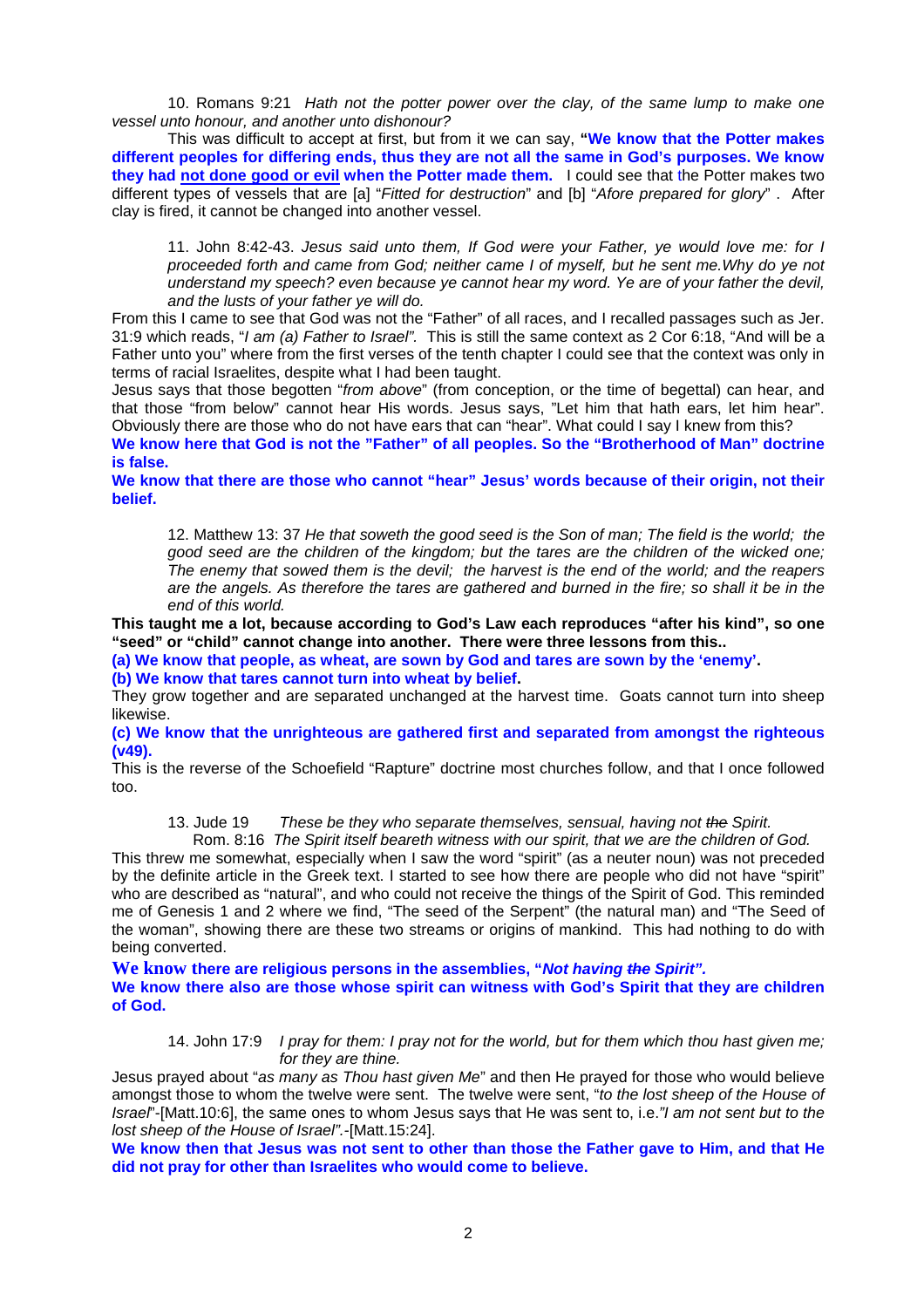15. Acts 13:48 *And when the Gentiles* [peoples of Israel] *heard this, they were glad, and glorified the word of the Lord: and as many as were ordained to eternal life believed*.

I once had had a tussle with this word "Gentiles" but when I discovered the word was also used of Israel, everything simplified, because context determined whether the context was used in regard to Israelites or non-Israelites..

**We know from this that everyone of all races are not ordained to eternal life.** 

16. Matt 13:11 Jesus answered, "*Because it is given unto you to know the mysteries of the Kingdom of Heaven, but to them it is not given*".

**We know that there are those to whom knowledge of the Kingdom of Heaven is not given**.

17. John 6:65 Jesus says, "*No man commeth unto Me, except it be given unto him of My Father".* 

**We know that all races cannot come to Jesus**. [I noted that "be given" is in the perfect tense, that it is was completed in the past].

18. John 2:27 *"But the anointing which you have received abideth in you..".* 

 John 3:9 *"Whosoever is born of God doth not commit sin, because his seed remaineth in him".* 

John 5:18 *"We know that whosoever is born of God sinneth not".* 

Because of my upbringing, I found these verses difficult, but I came to see that the issue was one of "seed" (*sperma*) and thus had to do with race, and that "*seed remaineth*" has to do with this seed being unpolluted by race mixing. I saw that this word "seed" was also used of the offspring of animals, so I knew it could not refer to any "spiritual" seed.

**We know that there is an anointed race of people, and that not every race (seed) is "born of God".**

19. Rom. 9:13 "*As it is written, Jacob have I loved, Esau have I hated*".

This I knew to be a repeat of an Old Testament phrase from Malachi chapter one, but it helped me when I found "it is written" was 'perfect' in tense and 'passive' in mood. This meant that it would always be true, and that being passive in mood, no human agency could change it. If God hated just one set of people, they could not be part of that 'world' God 'so-loved'. I have found since that there is no direct statement about God loving any other than Israel. I came to learn that the generalized phrase, "the world" refers to that world of the particular context. In many cases this is "The world of Israel".

**We know by statement and by tense that the Old Testament position is maintained in the New Testament.-[See Mal. 1:1-4]. God hates the descendants of Esau (who now call themselves "Jews") for all generations.** 

20. Cor. 10:1-2 *"Moreover Brethren, I would not have you ignorant, how that all OUR FATHERS were under the cloud, and all passed through the sea [i.e. the Red Sea], and were baptised unto Moses"*.

I looked at this and the next verses and asked, "How could these people being addressed be other than Israelites"? Yet, I had been taught that the Corinthians were non-Israelite "Gentiles".

**We know that these "Gentile" Corinthians** [as other 'Gentiles" in most places] **were Israelites.** 

## 21. Rom. 8 "*Who are Israelites to whom pertaineth the adoption".*

I found that the word "adoption" had no connection with today's common meaning. A short examination of the five places where this word occurs showed me from the Greek word and lexicons that it had the meaning of "placing a child in the position of a son". The popular concept about foreigners becoming Israelites by adoption is nonsense as "adoption" only pertains to Israelites, as seen in the verse above. **So we know that the adoption or the placing of sons** *[huios]* **out of the Children** *[teknon]* **of Israel does not pertain to other than Israel.** 

22. John 3:6 *That which is born of the flesh is flesh; and that which is born of the Spirit is spirit.* 

I could see that the insertion of the article by translators changed the meaning, and that "is born" is perfect/passive. Being born one way is something we cannot change.

Jesus went on to say, "*Ye must be born again*" where "again" = *anothen = '*from above' or an origin in a past starting point. It was Nicodemus who used the word "again", not Jesus. Making *anothen* mean "again" is false translating. To try to lump all men together by a "*born again'*" belief doctrine cannot be valid. **We know then that some people are born of flesh, and others are born of spirit.**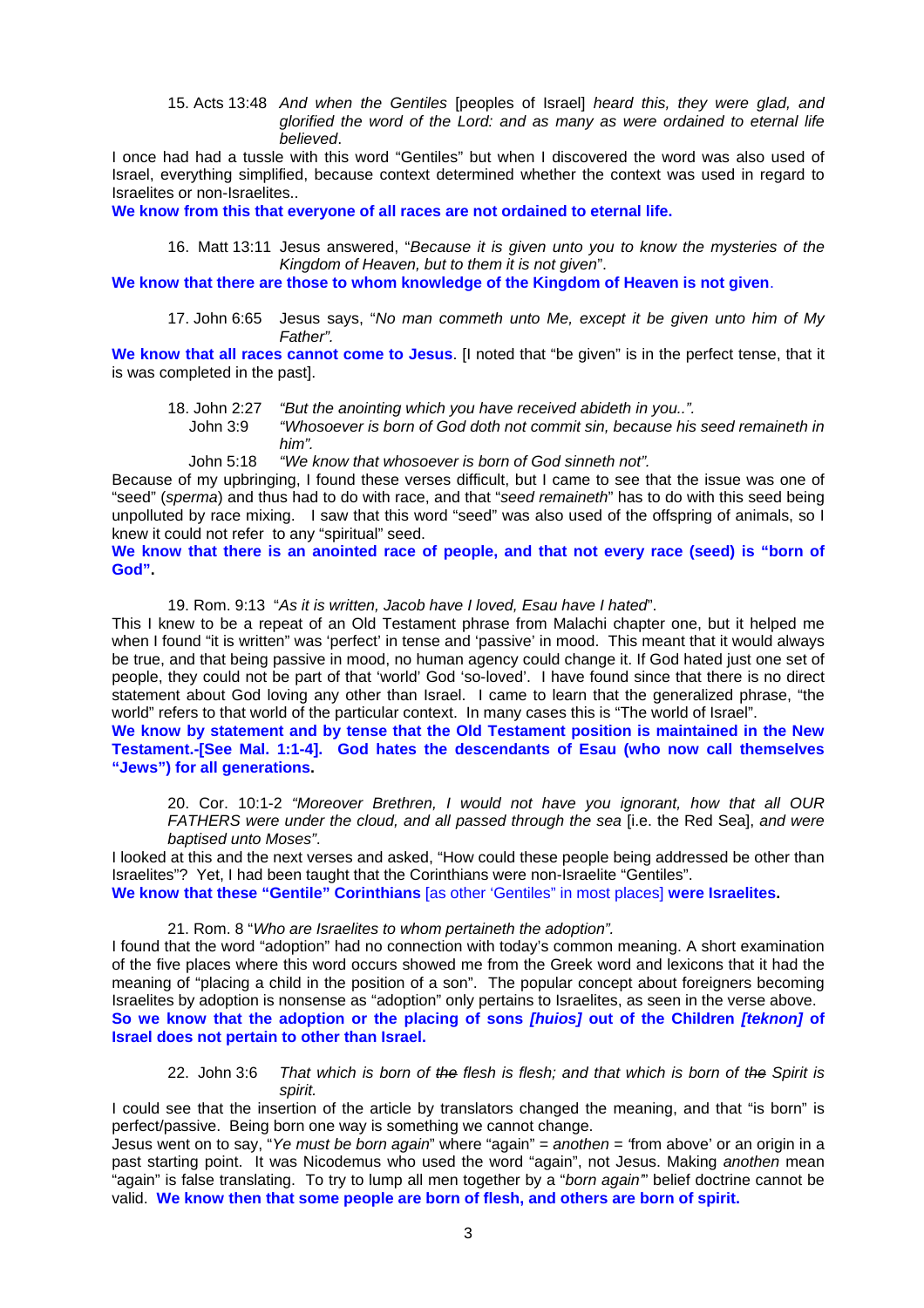#### 23. Acts 1:6 *When they therefore were come together, they asked of him, saying, Lord, wilt thou at this time restore again the kingdom to Israel?*

Here there is no doubt that "the kingdom" only applies to Israel. "*Repent: for the kingdom of heaven is at hand"* –Matthew 4;17- is the real "Great Commission" that churches refuse to acknowledge. **We know the Kingdom of Heaven applies to none but Israel.** 

24. Acts 13:32-33 *And we declare unto you glad tidings, how that the promise which was made unto the fathers, God hath fulfilled the same unto us their children, in that he hath raised up Jesus again.* 

The "unto the fathers" (of Israel) and the "us their children" cannot ever be stretched to include any other race. **We know from this that the glad tidings are not made to anyone else than the children (genetic lineage) of the fathers (of Israel).** 

### 25. Romans 10:1 *Brethren, my heart's desire and prayer to God for Israel is, that they might be saved.*

The seeing of verses such as this made me sit up and take notice, because it indicates that Paul did not pray for those races that cannot "hear". When we read, "*And He shall save His people from their sins",* it does not mean they all get automatically converted. **We know that Paul did not pray this for all races to this end.**

#### **MY COMMENT.**

 What this all said to me was that there are racial differences between "men" and "men, as far as God is concerned, these differences being on a racial basis. I saw that no race changed their type on a belief basis, even if Israelites can be believers or unbelievers within that race.

 But this presented another seeming contradiction. "What about the so-called "Great Commission"? It was the simplicity of the answer that surprised me. What I found is simply this; in both Hebrew and Greek usage, the words, "all", "every", "whosoever" refers to "all" of each context, not all of everything else, in such phrases as, "*Go ye into all the world*. A member of the NIV and NKJV translation committee confirmed this to me, but when I said "why not apply this to the third chapter of John", he looked shocked and said he had never thought about it. The word "world" means "that world of each context", not the whole globe. So, if the context is Israel, "all the world" carries the meaning of "all the world of Israel". If we were to take the phrase, "God so loved the world" is would have the right meaning if we took it as, "God so loved that world" (of Israel).

 Likewise the answer to the "The Jew and the Gentile" problem was easily solved. We can see the answer in #20 above. "The Jew" carried the meaning of "Judean", that is it referred to Israelites within that nation, whereas in the plural it referred to the Edomite (non-Israelite) leadership of that nation. Churches never teach that there are two words with different applications in Greek that are translated as "Jews", one being the territorial term "Jew" = "Judean" and the other meaning "Jew" = "Of Judah" as a racial term. The "Gentiles" referred to the House of Israel as opposed to the House of Judah. How could it mean anything else when Jesus told His disciples not to go to others than He was sent to?

Matt 10:6 *But go rather to the lost sheep of the house of Israel.* 

 Matt 15:24 *But he answered and said, I am not sent but unto the lost sheep of the house of Israel.*  Jesus said, "*As my Father hath sent me, even so send I you*"-[John 29:21], so I could see where we should we go only to. Please compare the first seven points above.

What I found was that both Testaments ceased to conflict. So-called Bible contradictions disappeared. In the New Testament the "God of Israel" (Matt. 15:31 and Luke 1:68) was unchanged. Indeed we were told this would never change long ago:

*Exodus 3:15 And God said moreover unto Moses, Thus shalt thou say unto the children of Israel, The LORD God of your fathers, the God of Abraham, the God of Isaac, and the God of Jacob, hath sent me unto you: this is my name* ["shem"] *for ever, and this is my memorial unto all generations.* 

 Whilst it was just marvelous to see this great light, I felt upset that I had been cleverly misled for so long. It was like having been robbed. The modern-day churches have made what applied solely to Israel to apply to every race. There was no way their doctrine could contain the Revelation chapter 21 reference to only Israelites being within the City of God, with all other races being outside. Wherever I looked, I found false applications that stemmed from the Schoefield Bible. Today I see these have